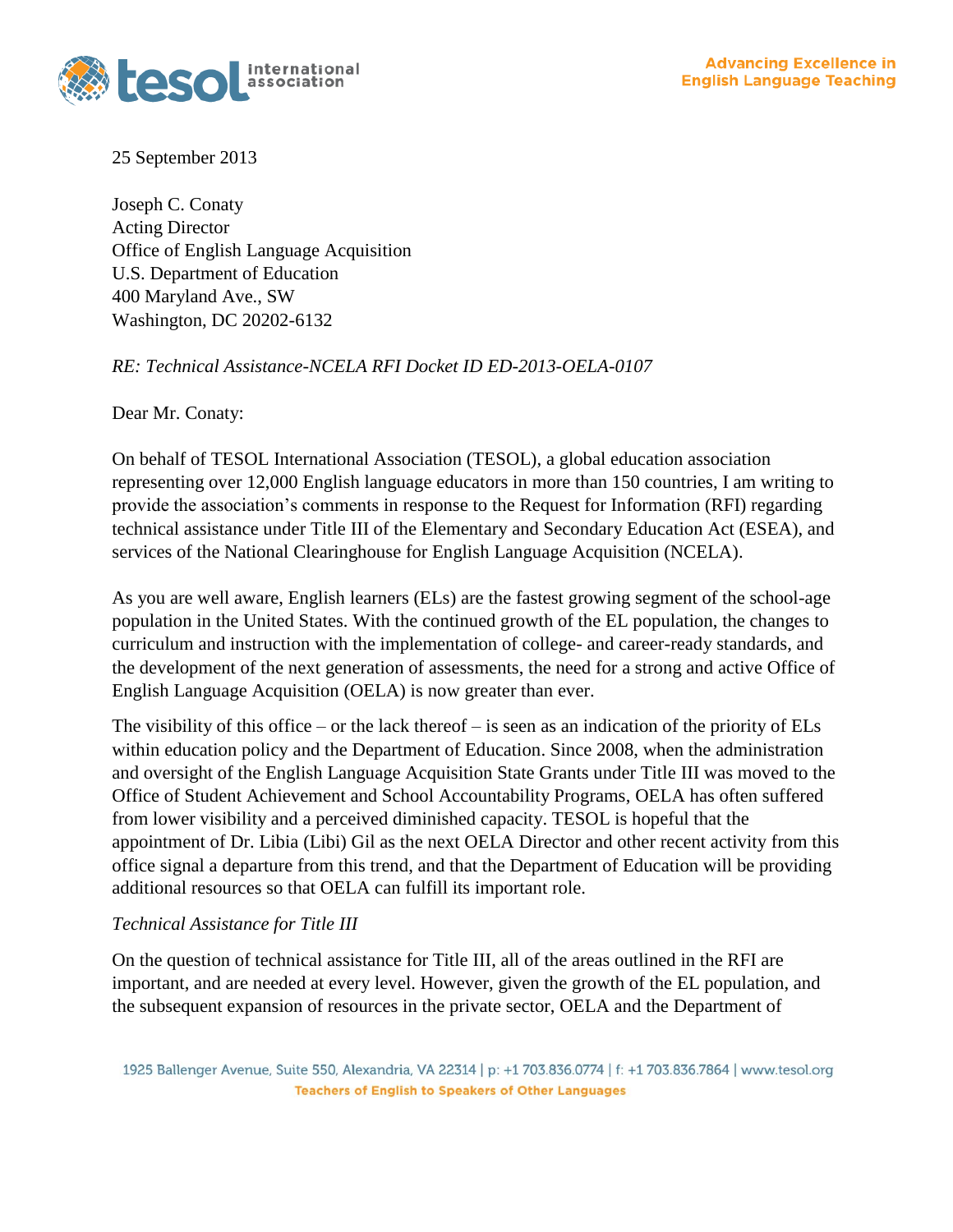Education may be better suited to focus their attention at the State Education Agency (SEA) and Local Education Agency (LEA) levels.

While all of the topic areas identified in the RFI are important, TESOL recommends the following be made priorities for OELA and Title III staff:

- Proper identification of ELs
- English Language Proficiency (ELP) Standards
- ELP assessments
- Interpretation of Title III statutory requirements
- College- and career-ready standards and ELs
- Accountability
- Language Instruction Educational Programs (LIEPs), including alignment to college- and career-ready standards
- Collection and use of data
- Professional development and education for teachers and leaders
- ESEA flexibility and ELs
- Early childhood programs and ELs
- ELs at the secondary school level

In addition, TESOL recommends OELA and the Department of Education provide guidance and technical assistance in the area of teacher preparation for working with ELs. As developments continue with the next generation of assessments and implementation of college- and career-ready standards, OELA and the Department should continue their policy roles in providing guidance and regulations.

The other topic areas identified in the RFI are important as well, and provide opportunities for OELA and Title III staff to share their expertise and collaborate with other agencies or organizations in the private sector. Some of the best delivery methods for technical assistance (written guides, Webinars, conferences and meetings, and presentations at national events) lend themselves to collaboration with private sector partners, so the Department is encouraged to explore these options further.

## *National Clearinghouse for English Language Acquisition (NCELA) Web site*

NCELA and its web site are important resources for the field of English language teaching, and TESOL is pleased that the Department is continuing its support of it. However, the continued disputes over NCELA and its administration have been quite unfortunate, and it appears as a result that the clearinghouse is no longer the robust resource it once was.